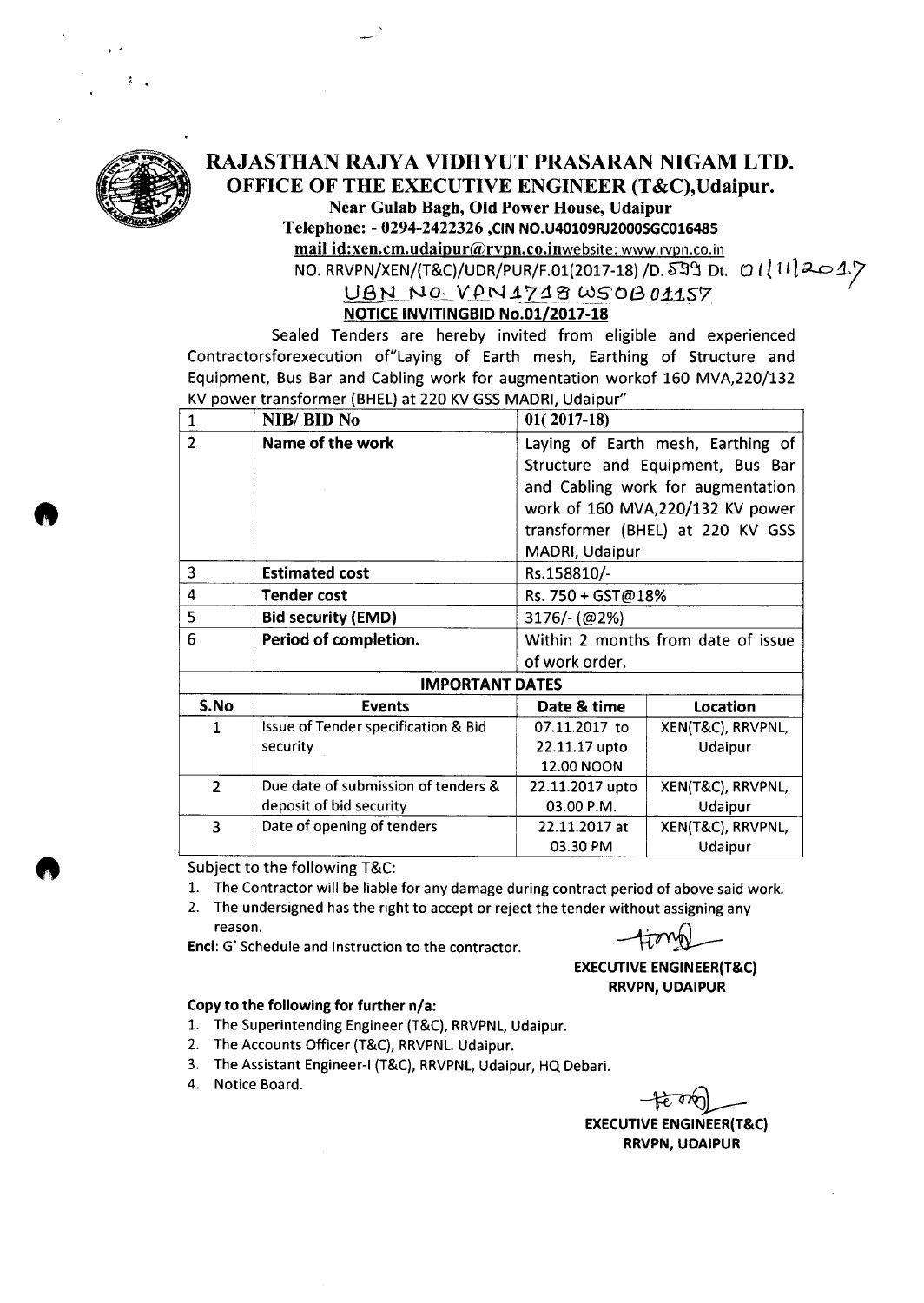## RAJASTHAN RAJYA VIDYUT PRASARAN NIGAN L.T.D.

 $\bar{\mathbf{v}}$ 

#### G- SCHEDULE

#### Name of Work:- Laying of Earth Mesh and Earthing of Structure and Equipments & Bus Bar and cabling work at 220KV GSS MAORI

 $\mathcal{L}$ 

# $\vert$ RVPN BSR 2017-ISSUED VIDE L NO. RVPN/SE(CONTRACTS-II)/XEN(4)/F/D-45/DT.21.04.2017

 $\sim 10^{11}$ 

 $\mathcal{A}$  $\ddot{\phantom{a}}$ 

| Code No. |                                                                                        |         | <b>RATE</b> |                |               |
|----------|----------------------------------------------------------------------------------------|---------|-------------|----------------|---------------|
| 1        | <b>DESCRITION</b>                                                                      | UNIT    | (Rupees)    | QUANTITY       | <b>AMOUNT</b> |
| 1.       | 2<br><b>EARTH MESH WORK</b>                                                            | 3       | 4           | 5              | 6             |
| $B-1$    |                                                                                        |         |             |                |               |
|          | Laying or earthling risers of 50 x 6 mm /50 x 10 mm / 50 x 12 mm size M.S Flat at      |         |             |                |               |
|          | a depth of 0.80 meter from top level of foundation including excavation of             |         |             |                |               |
|          | trench of required depth and backfilling of the same transportation of M.s. Flat       |         |             |                |               |
|          | from site store to locations, preparation of risers bending as per requirement         |         |             |                |               |
|          | (after heating if necessary), fixing on and welding/ bolting to equipment              |         |             |                |               |
|          | structures and peaks of structures, laying in the trench, welding to the earth         |         |             |                |               |
|          | mesh of M.S rod as per drawing including welding of extra length of M.S Flat if        |         |             |                |               |
|          | required ,application of bitumen compound and covering with bitumen                    |         |             |                |               |
|          | impregnated tape on all welded joints, painting of all surfaces of risers above        |         |             |                |               |
|          | ground level with red oxide and green paint for the type of soil prevalent at 0.80     |         |             |                |               |
|          | meter below top level of foundations (M.S Rod of above sizes & M.S Flat as             |         |             |                |               |
|          | required shall be made available by RVPN).                                             |         |             |                |               |
|          |                                                                                        |         |             |                |               |
|          | (a). In case electricity is made available by RVPN without charges.                    |         |             |                |               |
|          | (i) Normal Dry Soil                                                                    |         |             |                |               |
|          | (ii). Hard soil/Murram/black cotton soil                                               | Metres  | 27.00       | 50             | 1350.00       |
|          | (iii). Soft rock                                                                       | Metres  | 28.00       | 100            | 2800.00       |
| $D-1$    |                                                                                        | Metres  | 38.00       | 50             | 1900.00       |
|          | Placing of earth electrode of 25 /28 mm dia M.S. Rod of length 7.50 meters             |         |             |                |               |
|          | (approx.) to a depth of 8.00 meters from the top level of foundation including         |         |             |                |               |
|          | drilling of 200 mm dia earth pit having a throughout bore of 200 mm dia to a           |         |             |                |               |
|          | depth of 8.00 metres from the top level of the foundations in all types of rocks       |         |             |                |               |
|          | by DTH system and overburden including back filling of pit with Bentonite Slurry       |         |             |                |               |
|          | (with cost of Bentonite slurry) including its preparation transportation of M.S        |         |             |                |               |
|          | Rod and Bentonite from site store to location cutting of M.S Rod to desired            |         |             |                |               |
|          | length welding of earth electrode to earth mesh of M.s Rod as per drawing              |         |             |                |               |
|          | application of bitumen compound and covering with bitumen impregnated tape             |         |             |                |               |
|          | on all welded joints (M.S. Rod of above sizes & M.S Flat as required shall be          |         |             |                |               |
|          | made available by RVPN).                                                               |         |             |                |               |
|          | (a). In Case electricity is made available by RVPN without Charges.                    |         |             |                |               |
|          |                                                                                        | Nos.    | 11,230.00   | 10.00          |               |
| 3        | <b>Bus-Bar Work</b>                                                                    |         |             |                | 112,300.00    |
| А        |                                                                                        |         |             |                |               |
|          | Stringing of 220 KV, 132 KV, 33 KV & 11 KV Bus B of ACSR Conductor, including          |         |             |                |               |
|          | transportation of conductor, disc insulator and tension hardware from site stores to   |         |             |                |               |
|          | location, laying and cutting requiredlengthof conductor cleaning and assembly of disc  |         |             |                |               |
|          | insulators as required along with fitting of bolted type or compression type tension   |         |             |                |               |
|          | hardware as made available (compression machine shall be provided by RVPN on rent      |         |             |                |               |
|          | free basis) making up at one end stringing of conductors between the beams with        |         |             |                |               |
|          | specified sag and tension also equalizing sag and fitting spacers and spacer T-Clamps  |         |             |                |               |
|          | for twin conductor for three phases of conductors in each bus-section.                 |         |             |                |               |
| PRJ1309  | (iii) Double ACSR Zebra                                                                | Section | 1955.00     | $\overline{2}$ |               |
| в        | JUMPERS of ACSR conductor(3 nos. Y-type) between bus to equipment or between           |         |             |                | 3910.00       |
|          | equipment to equipment bus to bus, including transportation of conductor, disc         |         |             |                |               |
|          | Insulators andl hardware from site stores to locations, cleaning and assembly of disc  |         |             |                |               |
|          | insulators asrequired along with fitting of suspension hardware and erection as        |         |             |                |               |
|          | required, cuttingrequired length of conductor, making connections, fixing of spacers & |         |             |                |               |
|          | spacer, T-Clamps as required tightening of clamps / connectors, dressing etc for three |         |             |                |               |
|          | phase                                                                                  |         |             |                |               |
| PRJ1312  | i) Single ACSR Zebra / Panter conductor                                                | Set     | 333.00      | 3              | 999.00        |
|          |                                                                                        |         |             |                |               |
| 5        | ii)Double ACSR Zebra Conductor<br><b>ERECTION OF SUB STATION EQUIPMENTS</b>            | Set     | 665.00      | 13             | 8645.00       |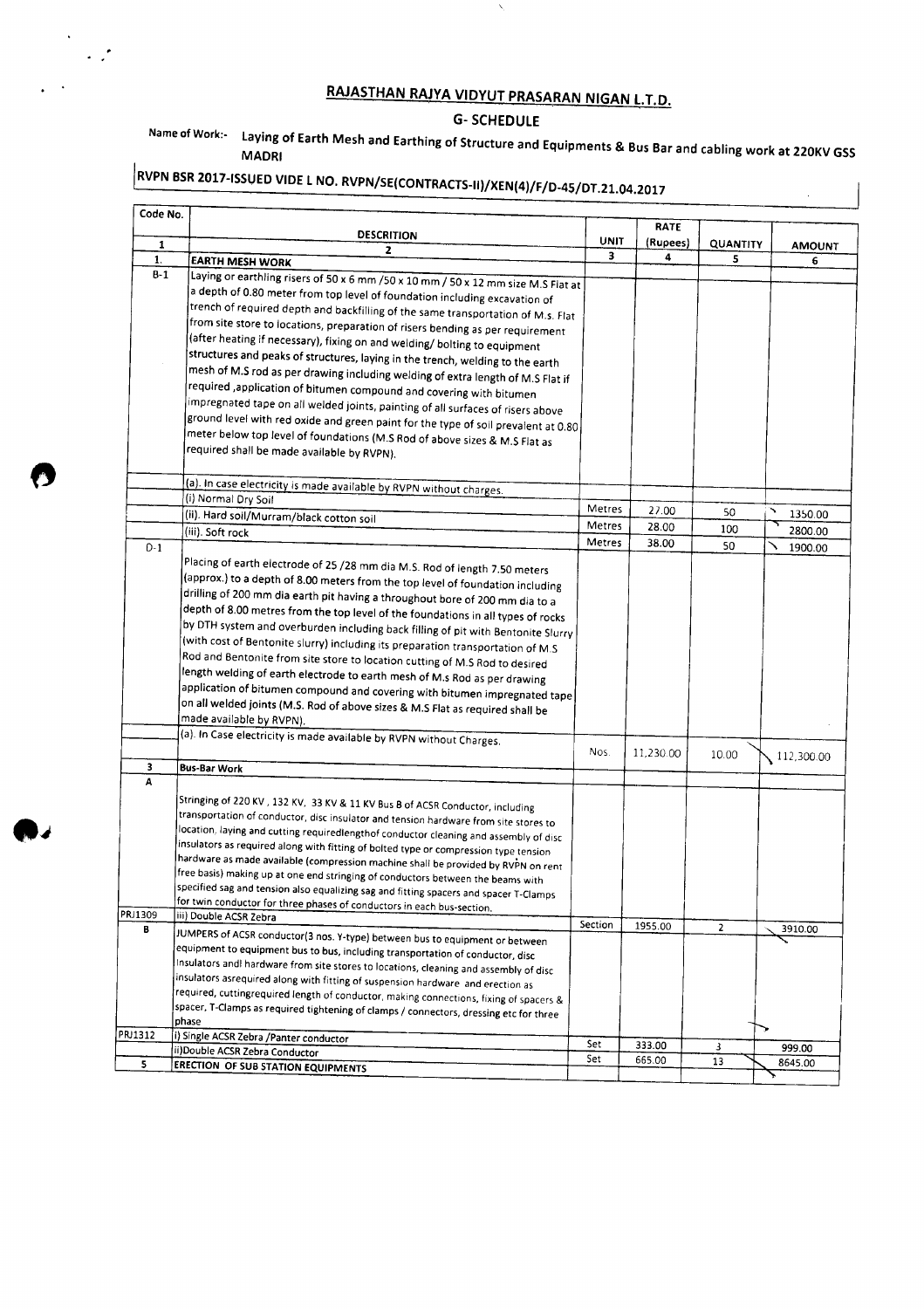| c              |                                                                                            |        |         |              |           |
|----------------|--------------------------------------------------------------------------------------------|--------|---------|--------------|-----------|
|                | Erection of Lightening Arrestor on already erected steel structures, including             |        |         |              |           |
|                | transportation of Lightening Arrestor, clamps & connectors, surge counter, etc. from       |        |         |              |           |
|                |                                                                                            |        |         |              |           |
|                | site store to locations, fabricatioon of base frame, fixing of terminal connectors, surge  |        |         |              |           |
|                | counter, tightening of nuts&bolts etc. complete in all respect                             |        |         |              |           |
|                | i) 132 KV                                                                                  | Nos.   | 1422.00 | 3            | 4266.00   |
| Ð              |                                                                                            |        |         |              |           |
|                |                                                                                            |        |         |              |           |
|                | Erection of isolators on already erected steel structure including transportation of       |        |         |              |           |
|                | base frame. P.I. 's. contacts. Mechanism-box, clamps & connectors, etc. from site store    |        |         |              |           |
|                | to locations. Minor fabrication as required, and fixing of terminal connectors, etc.       |        |         |              |           |
|                | adjustment/alignment of isolator andits earth blade if provided for their smooth           |        |         |              |           |
|                | operation and final adjustmentif required after jumpering.                                 |        |         |              |           |
|                | ii) 132 KV                                                                                 |        |         |              |           |
|                | a) Without Earth Blade                                                                     |        |         |              |           |
| 6              |                                                                                            | Nos.   | 2596.00 | $\mathbf{1}$ | 2596.00   |
|                | Errection of Control & Relay Panels complete in all respects including transportation to   |        |         |              |           |
|                | site store to control room, palcing on foundation / cable trench as per                    |        |         |              |           |
|                | layout, interconnection between Control & Relay panels and with existing panels and        |        |         |              |           |
|                | with with existing panels, fixing of side /top covers and doorsearthling to existing Earth |        |         |              |           |
|                | strip in control room, connection of bus wiring to existing panel and between control      |        |         |              |           |
|                | and relay panels as required                                                               |        |         |              |           |
|                |                                                                                            |        |         |              |           |
| PRJ1353        | iii) Simplex Panel, DC Panel, RTCC Panel, PLCC Panel etc.                                  | Nos.   | 632.00  | 1            | 632.00    |
| $\overline{ }$ | Errection of Marshalling Kiosk / Line Matching Unit (LMU) / Line Matching &                |        |         |              |           |
|                | Distribution Unit (LMDU) complete in all respects including transportation to site store   |        |         |              |           |
|                | to location, palcing on foundation / cable trench as per layout, preparing for grouting    |        |         |              |           |
|                | etc.                                                                                       |        |         |              |           |
|                |                                                                                            |        |         |              |           |
|                | i) 220 KV or 132 KV Marshelling Kiosk                                                      | Nos.   | 374.00  | $\mathbf{1}$ | 374.00    |
| 10             | LAYING AND TERMINATION OF CABLES                                                           |        |         |              |           |
| A              | <b>Control Cables</b>                                                                      |        |         |              |           |
|                |                                                                                            |        |         |              |           |
|                | i) Laying of P.V.C. insulated unarmoured/ armoured control cables of 1.1 KV grade with     |        |         |              |           |
|                | copper conductor in cable trench as per specification as required, including               |        |         |              |           |
|                | transportation of cable drums from site store to location, laying in cable trenches        |        |         |              |           |
|                | cutting to required length, placing them on cable racks/ cable trays/cable batten          |        |         |              |           |
|                |                                                                                            |        |         |              |           |
|                | dressing including removing and re-fixing trench covers as required, making necessary      |        |         |              |           |
|                | connections, testing cable making on both the terminating ends, etc. as required for       |        |         |              |           |
|                | connections, testing cable making on both the terminating ends, etc. as required for all   |        |         |              |           |
|                | sizes from 2c x 2.5 sq. mm to20 c x 2.5 sq. mm, 4 c x 4 sq. mmand 4 c x 6 sq. mm           |        |         |              |           |
|                |                                                                                            |        |         |              |           |
|                | (a) Unarmoured control cables                                                              | Metres | 5.00    | 2000-        | 10000.00  |
|                |                                                                                            |        |         |              |           |
|                |                                                                                            |        |         |              |           |
|                | ii) Fixing of control cables in position with single compression nickel plated brass cable |        |         |              | ٠٨        |
|                | glands confirming to IS:12943 & having three metal washers and one rubber ring,            |        |         |              |           |
|                | including preparation of cable and drilling of corresponding holes in gland plates, etc.   |        |         |              |           |
|                | as required & including cost of cable glands for each cable gland of size                  |        |         |              |           |
|                | (a) 19 sq. mm unarmoured control cables                                                    | Nos.   | 44.00   |              |           |
|                | (c) 25 sq. mm unarmoured control cables                                                    |        |         | 80           | 3520.00   |
|                | (e) 32 sq. mm unarmoured control cables                                                    | Nos.   | 67.00   | 4            | 268.00    |
|                |                                                                                            | Nos.   | 96.00   | 16           | 1536.00   |
|                | iii) Termination of wires of cables with copper conductor using copper terminal            |        |         |              |           |
|                | ends(pin or ring type as required of Dowell's or equivalent make as approved by the        |        |         |              |           |
|                | Engineer-In-Charge) duly crimped with crimping with crimping tool, including making        |        |         |              |           |
|                |                                                                                            |        |         |              |           |
|                | wire ends ready for crimping, ferruling & dressing of wires, etc. as required including    |        |         |              |           |
|                | cost                                                                                       |        |         |              |           |
|                | (c) 4CX2.5 sq. mm                                                                          | Each   | 43.00   | 25           | 1075.00   |
|                | (f) 12CX2.5 sq. mm                                                                         | Each   | 128.00  | 2            | 256.00    |
|                | (h) 18CX2.5 sq. mm                                                                         | Each   | 191.00  | 8            | 1528.00   |
|                | In case all the wires of any cable are not got terminated, then a deduction at the rate of |        |         |              |           |
|                | Rs.3.00 shall be made for each end of the wires not terminated.                            |        |         |              |           |
|                | i) 4C x 4sqmm                                                                              |        |         |              |           |
|                |                                                                                            | Each   | 57.00   | 15           | 855.00    |
|                | in case all the wires of any cable are not got terminated, then a deduction at the rate of |        |         |              |           |
|                | Rs.4.00 shall be made for each end of the wires not terminated.                            |        |         |              |           |
|                | <b>TOTAL</b>                                                                               |        |         |              |           |
|                |                                                                                            |        |         |              | 158810.00 |

Rs. One Lac Fifty-Eight Thousand Eight Hundred and Ten Only International Account of the United States of the United States of the United States of the United States of the United States of the United States of the United

 $\overline{a}$ **JUNIOR ENGINEER(T&C)** 

**COMPANY**<br>ASSISTANT ENGINEER-I(T&C

RVPN UDAIPUR HQ DEBARI RVPN UDAIPUR HQ DEBARI

रिंग Y

EXECUTIVE ENGINEER(T&C} RVPN UDAIPUR

 $\cdot$  $\bar{\mathcal{L}}$ 

 $\bar{\lambda}$